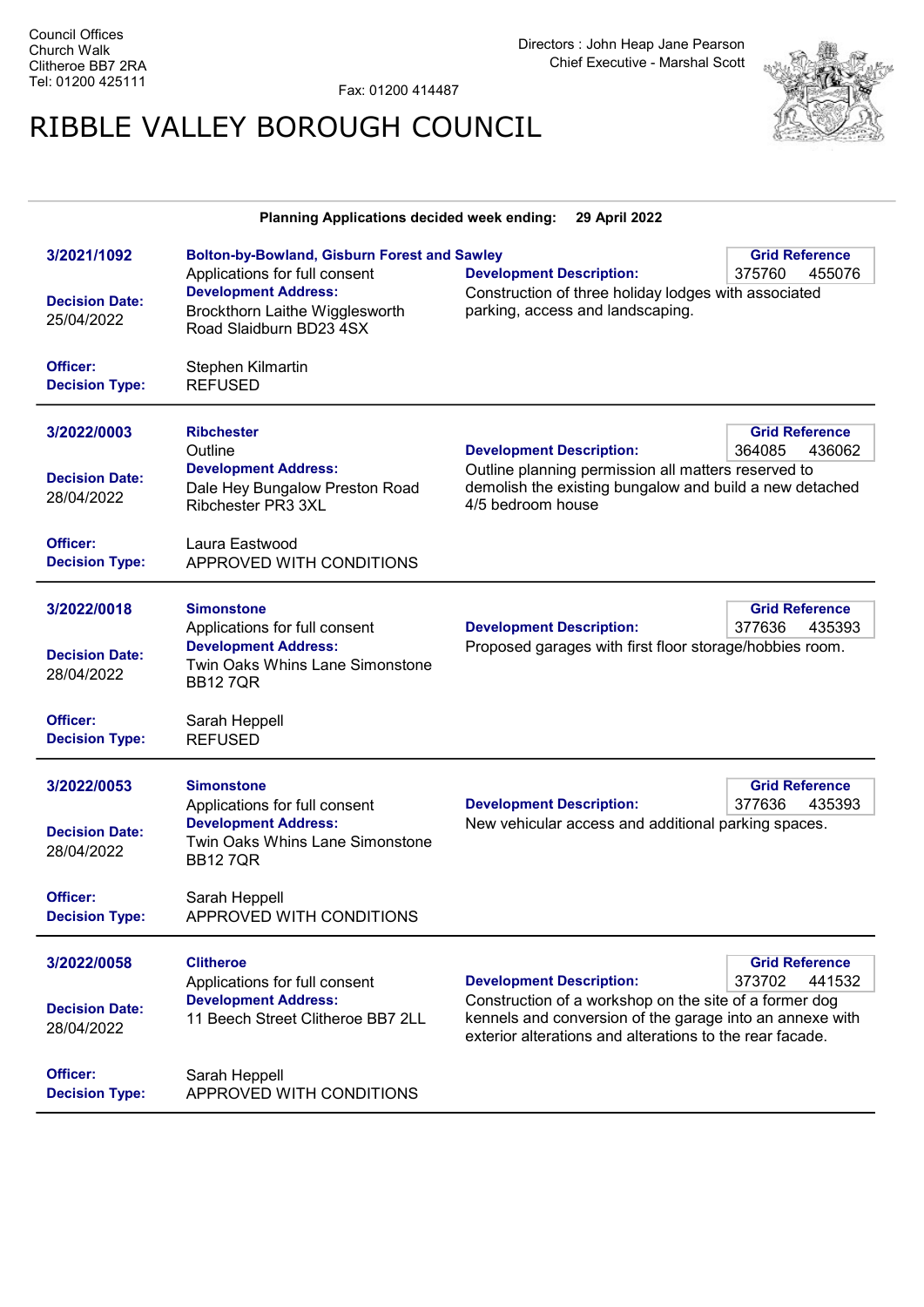| 3/2022/0109<br><b>Decision Date:</b><br>28/04/2022             | <b>Simonstone</b><br>Variation of Condition<br><b>Development Address:</b><br>Unit 12 Baublock Blackburn Road<br>Simonstone BB12 7FS                                                  | <b>Grid Reference</b><br><b>Development Description:</b><br>377838<br>433492<br>Variation of Condition 6 (hours of operation) from planning<br>permission 3/2019/0821 for Unit 12 only to Monday to<br>Saturday 06.00 to 22.00 Sundays 07.00 to 17.00.                                                       |  |
|----------------------------------------------------------------|---------------------------------------------------------------------------------------------------------------------------------------------------------------------------------------|--------------------------------------------------------------------------------------------------------------------------------------------------------------------------------------------------------------------------------------------------------------------------------------------------------------|--|
| Officer:<br><b>Decision Type:</b>                              | Laura Eastwood<br>APPROVED WITH CONDITIONS                                                                                                                                            |                                                                                                                                                                                                                                                                                                              |  |
| 3/2022/0131<br><b>Decision Date:</b><br>28/04/2022             | <b>Grindleton</b><br>Applications for full consent<br><b>Development Address:</b><br>Bay Gate House Barret Hill Brow<br>Bolton by Bowland BB7 4PQ                                     | <b>Grid Reference</b><br><b>Development Description:</b><br>375723<br>449992<br>The erection of an agricultural building comprising of goat<br>shed, vehicle port and equipment stores.                                                                                                                      |  |
| Officer:<br><b>Decision Type:</b>                              | <b>Adrian Dowd</b><br><b>REFUSED</b>                                                                                                                                                  |                                                                                                                                                                                                                                                                                                              |  |
| 3/2022/0149<br><b>Decision Date:</b><br>26/04/2022             | <b>Whalley</b><br>Variation of Condition<br><b>Development Address:</b><br>41 King Street Whalley BB7 9SP                                                                             | <b>Grid Reference</b><br><b>Development Description:</b><br>373319<br>436122<br>Removal of condition 4 from planning application<br>3/2021/0251 in respect of consent on a temporary basis to<br>allow monitoring of the impact of use on nearby dwellings in<br>the interests of the amenities of the area. |  |
| Officer:<br><b>Decision Type:</b>                              | Laura Eastwood<br>APPROVED WITH CONDITIONS                                                                                                                                            |                                                                                                                                                                                                                                                                                                              |  |
| 3/2022/0175<br><b>Decision Date:</b><br>26/04/2022<br>Officer: | <b>Aighton, Bailey &amp; Chaigley</b><br>Applications for full consent<br><b>Development Address:</b><br>Greygarth Lambing Clough Lane<br>Hurst Green Clitheroe BB7 9QN<br>Ben Taylor | <b>Grid Reference</b><br>368471<br><b>Development Description:</b><br>437574<br>Proposed demolition of conservatory and removal of bay<br>window and erection of two storey extension with a<br>reduction in height to the existing chimney stacks and re<br>render of elevations of house.                  |  |
| <b>Decision Type:</b>                                          | APPROVED WITH CONDITIONS                                                                                                                                                              |                                                                                                                                                                                                                                                                                                              |  |
| 3/2022/0178<br><b>Decision Date:</b><br>27/04/2022             | <b>Grindleton</b><br>Applications for full consent<br><b>Development Address:</b><br>Bay Gate House Barret Hill Brow<br>Bolton by Bowland BB7 4PQ                                     | <b>Grid Reference</b><br>375723<br>449992<br><b>Development Description:</b><br>Demolition of existing pottery studio and erection of<br>replacement pottery studio.                                                                                                                                         |  |
| Officer:<br><b>Decision Type:</b>                              | <b>Adrian Dowd</b><br><b>REFUSED</b>                                                                                                                                                  |                                                                                                                                                                                                                                                                                                              |  |
| 3/2022/0194                                                    | <b>Wiswell</b><br>Application for tree works                                                                                                                                          | <b>Grid Reference</b><br>374644<br>437256<br><b>Development Description:</b>                                                                                                                                                                                                                                 |  |
| <b>Decision Date:</b><br>29/04/2022                            | <b>Development Address:</b><br>Bonnie House Moor Lane Wiswell<br>Clitheroe BB7 9DG                                                                                                    | Tree Works to G35 (Sycamore). Remove 2 overhanging<br>branches from the secondary northern limb growing over<br>Bonnie House Garden and crown thin and clean the rest of<br>the canopy and crown raise to 4m over Moor Lane to help                                                                          |  |
| Officer:<br><b>Decision Type:</b>                              | Alex Shutt<br>APPROVED WITH CONDITIONS                                                                                                                                                | minimise the probability of failure.                                                                                                                                                                                                                                                                         |  |